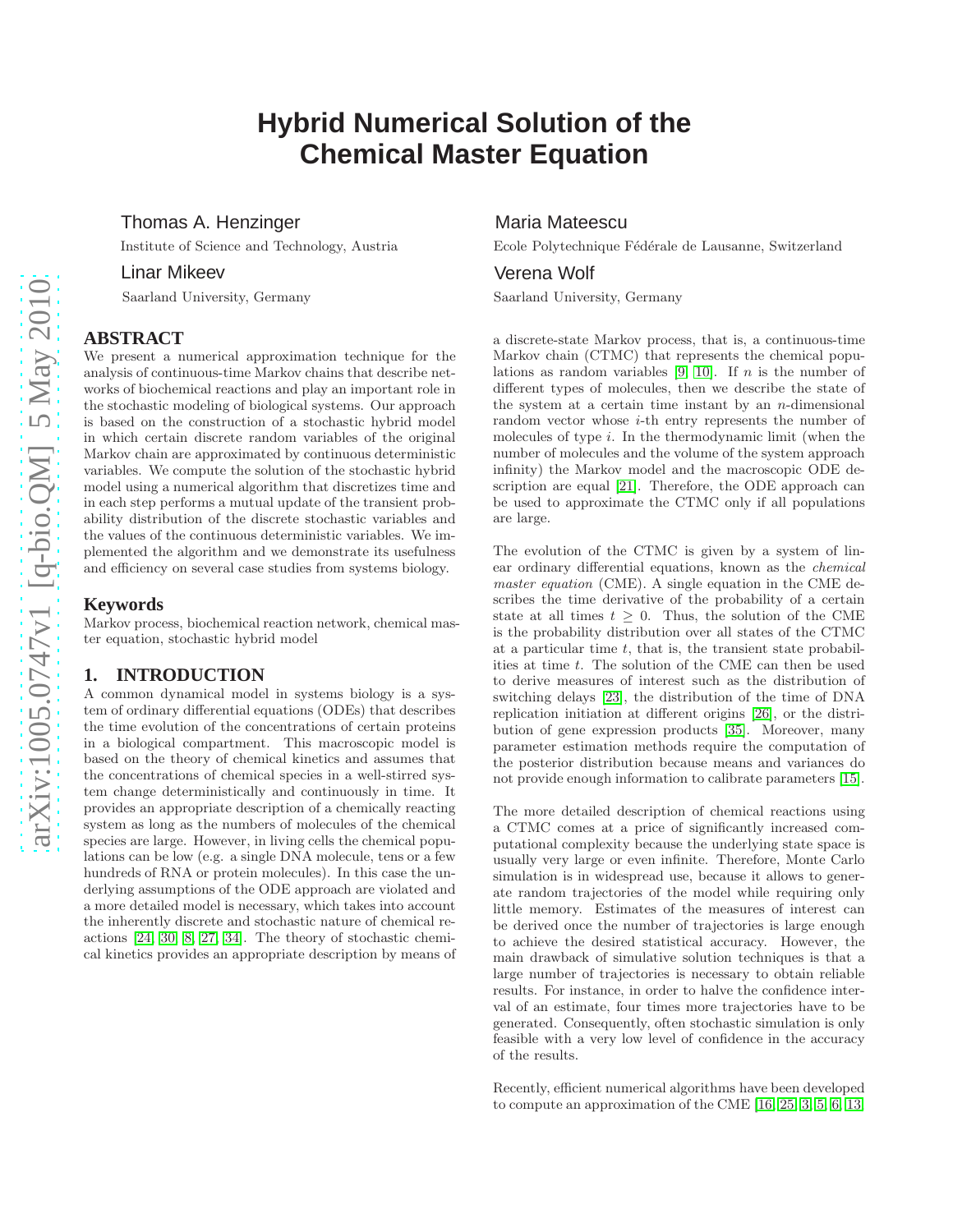[32,](#page-9-18) [7,](#page-9-19) [18\]](#page-9-20). Many of them are based on the idea of restricting the analysis of the model during a certain time interval to a subset of states that have "significant" probability. While some of these methods rely on an a priori estimation of the geometric bounds of the significant subset [\[16,](#page-9-12) [25,](#page-9-13) [3\]](#page-9-14), others are based on a conversion to discrete time and they decide dynamically which states to consider at a certain time step [\[5,](#page-9-15) [6,](#page-9-16) [32\]](#page-9-18).

If the system under consideration contains large populations, then the numerical algorithms mentioned above perform poorly. The reason is that the random variables that represent large populations have a large variance. Thus, a large number of states have a significant probability, which renders the numerical approximation of the distribution computationally expensive or infeasible.

In this paper we use a stochastic hybrid approach to efficiently approximate the solution of systems containing both small and large populations. More precisely, we maintain the discrete stochastic representation for small populations, but at the same time we exploit the small relative variance of large populations and represent them by continuous deterministic variables. Since population sizes change over time we decide dynamically ("on-the-fly") whether we represent a population by a continuous deterministic variable or keep the discrete stochastic representation. Our criterion for changing from a discrete to a continuous treatment of a variable and vice versa is based on a population threshold.

For the solution of the stochastic hybrid model, we propose a numerical approximation method that discretizes time and performs a mutual update of the distributions of the discrete stochastic variables and the values of the continuous deterministic variables. Hence, we compute the solution of a CME with a reduced dimension as well as the solution of a system of (non-linear) ordinary differential equations. The former describes the distribution of the discrete stochastic variables and the latter the values of the continuous deterministic variables, and the two descriptions depend on each other. Assume, for instance, that a system has two chemical species. The two population sizes at time t are represented by the random variables  $X(t)$ and  $Y(t)$ , where  $X(t)$  is large and  $Y(t)$  is small. Then, we consider for  $Y(t)$  all events  $Y(t) = y$  that have significant probability, i.e.,  $Pr(Y(t) = y)$  is greater than a certain threshold. For  $X(t)$  we consider the conditional expectations  $E[X(t)|Y(t) = y]$  and assume that they change continuously and deterministically in time. We iterate over small time steps  $h > 0$  and, given the distribution for  $Y(t)$  and the values  $E[X(t) | Y(t) = y]$ , we compute the distribution of  $Y(t+h)$  and the values  $E[X(t+h)|Y(t+h) = y]$ . Again, we restrict our computation to those values of  $y$  that have significant probability.

To demonstrate the effectiveness of our approach, we have implemented the algorithm and applied it successfully to several examples from systems biology. Our most complex example has 6 different chemical species and 10 reactions. We compare our results with our earlier purely discrete stochastic approach and with the purely continuous deterministic approach in terms of running times and accuracy.

Related Work. Different hybrid approaches have been proposed in the literature [\[12,](#page-9-21) [31,](#page-9-22) [29\]](#page-9-23). As opposed to our approach, they focus on Monte Carlo simulation and consider the problem of multiple time scales. They do not use deterministic variables but try to reduce the computational complexity of generating a trajectory of the model by approximating the number of reactions during a certain time step. The closest work to ours is the hybrid approach pro-posed by Hellander and Lötstedt [\[14\]](#page-9-24). They approximate large populations by normally distributed random variables with a small variance and use Monte Carlo simulation to statistically estimate the probability distribution of the remaining populations with small sizes. They consider a single ODE to approximate the expected sizes of the large populations. As opposed to that, here we consider a set of ODEs to approximate the expected sizes of the large populations conditioned on the small populations. This allows us to track the dependencies between the different populations more acurately. Moreover, instead of a statistical estimation of probabilities, we provide a direct numerical method to solve the stochastic hybrid model. The direct numerical method that we use for the computation of the probability distributions of the stochastic variables has shown to be superior to Monte Carlo simulation [\[5\]](#page-9-15). Another difference is that the method in [\[14\]](#page-9-24) does not allow a dynamic switching between stochastic and deterministic treatment of variables.

Finally, our approach is related to the stochastic hybrid models considered in [\[4,](#page-9-25) [2\]](#page-8-0) and to fluid stochastic Petri nets [\[17\]](#page-9-26). These approaches differ from our approach in that they use probability distributions for the different values a continuous variable can take. In our setting, at a fixed point in time we only consider the conditional expectations of the continuous variables, which is based on the assumption that the respective populations are large and their relative variance is small. This allows us to provide an efficient numerical approximation algorithm that can be applied to systems with large state spaces. The stochastic hybrid models in [\[4,](#page-9-25) [2,](#page-8-0) [17\]](#page-9-26) cannot be solved numerically except in the case of small state spaces.

## <span id="page-1-0"></span>**2. DISCRETE-STATE STOCHASTIC MODEL**

According to Gillespie's theory of stochastic chemical kinetics, a well-stirred mixture of n molecular species in a volume with fixed size and fixed temperature can be represented as a continuous-time Markov chain  $(\mathbf{X}(t), t \geq 0)$  [\[9\]](#page-9-5). The random vector  $\mathbf{X}(t) = (X_1(t), \dots, X_n(t))$  describes the chemical populations at time t, i.e.,  $X_i(t)$  is the number of molecules of type  $i \in \{1, \ldots, n\}$ . Thus, the state space of **X** is  $\mathbb{Z}_{+}^{n} = \{0, 1, \ldots\}^{n}$ . The state changes of **X** are triggered by the occurrences of chemical reactions, which come in m different types. For  $j \in \{1, ..., m\}$  let  $\mathbf{u}_j \in \mathbb{Z}^n$  be the *change vector* of the *j*-th reaction type, that is,  $\mathbf{u}_j = \mathbf{u}_j - \mathbf{u}_j^+$ where  $\mathbf{u}_j^-$  contains only non-positive entries that specify how many molecules of each species are consumed (reactants) if an instance of the reaction occurs and vector  $\mathbf{u}_j^+$  contains only non-negative entries that specify how many molecules of each species are produced (*products*). Thus, if  $\mathbf{X}(t) = \mathbf{x}$ for some  $\mathbf{x} \in \mathbb{Z}_+^n$  with  $\mathbf{x} + \mathbf{u}_j^-$  being non-negative, then  $\mathbf{X}(t + dt) = \mathbf{x} + \mathbf{u}_j$  is the state of the system after the occurrence of the  $j$ -th reaction within the infinitesimal time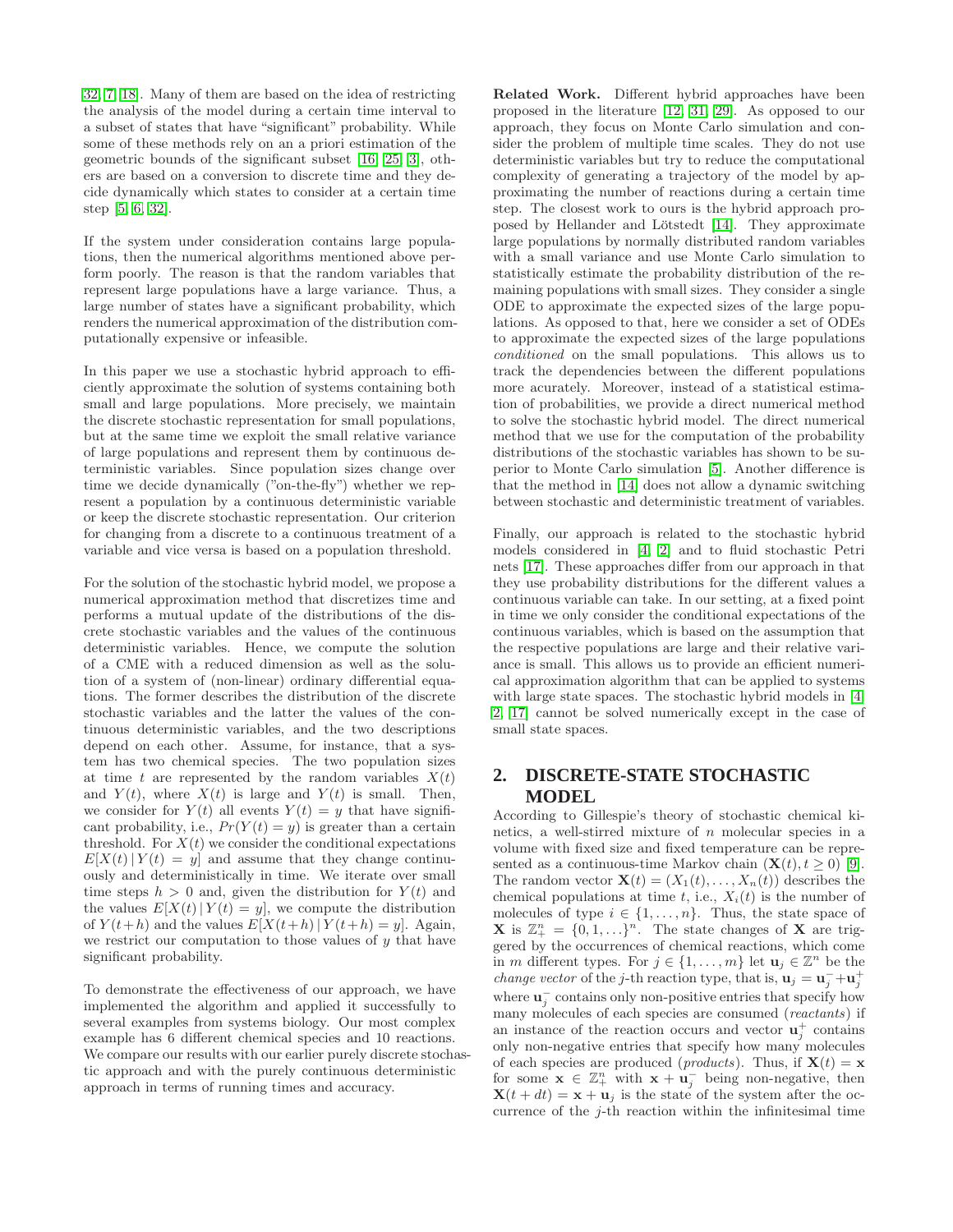

<span id="page-2-0"></span>Figure 1: Illustration of the exclusive switch in Ex. 1 (picture is adapted from [\[22\]](#page-9-27)). The stochastic hybrid model with only three discrete stochastic states and two differential equations per state.

interval  $[t, t + dt)$ .

As rigorously derived by Gillespie [\[10\]](#page-9-6), each reaction type has an associated propensity function, denoted by  $\alpha_1, \ldots, \alpha_m$ , which is such that  $\alpha_i(\mathbf{x}) \cdot dt$  is the probability that, given  $\mathbf{X}(t) = \mathbf{x}$ , one instance of the *j*-th reaction occurs within [ $t, t + dt$ ]. The value  $\alpha_i(\mathbf{x})$  is proportional to the number of distinct reactant combinations in state x. More precisely, if  $\mathbf{x} = (x_1, \dots, x_n)$  is a state for which  $\mathbf{x} + \mathbf{u}_j^-$  is nonnegative then

<span id="page-2-1"></span>
$$
\alpha_j(\mathbf{x}) = \begin{cases}\nc_j & \text{if } \mathbf{u}_j = (0, \dots, 0), \\
c_j \cdot x_i & \text{if } \mathbf{u}_j = -\mathbf{e}_i, \\
c_j \cdot x_i \cdot x_\ell & \text{if } \mathbf{u}_j = -\mathbf{e}_i - \mathbf{e}_\ell, \\
c_j \cdot \binom{x_i}{2} = c_j \cdot \frac{x_i \cdot (x_i - 1)}{2} & \text{if } \mathbf{u}_j = -2 \cdot \mathbf{e}_i,\n\end{cases}
$$
\n(1)

where  $i \neq \ell$ ,  $c_j > 0$  is a constant, and  $e_i$  is the vector with the *i*-th entry 1 and all other entries 0. We set  $\alpha_j(\mathbf{x}) = 0$ whenever the vector  $\mathbf{x} + \mathbf{u}_j^-$  contains negative entries, that is, when not enough reactant molecules are available. The constant  $c_j$  refers to the probability that a randomly selected pair of reactants collides and undergoes the j-th chemical reaction. Thus, if  $N$  is the volume (in liters) times Avogadro's number, then  $c_j$ 

- $\bullet$  scales inversely with  $N$  in the case of two reactants,
- $\bullet$  is independent of N in the case of a single reactant,
- $\bullet$  is proportional to  $N$  in the case of no reactants.

Since reactions of higher order (requiring more than two reactants) are usually the result of several successive lower order reactions, we do not consider the case of more than two reactants.

EXAMPLE 1. We consider a gene regulatory network, called the exclusive switch [\[22\]](#page-9-27). It consists of two genes with a common promotor region. Each of the two gene products  $P_1$  and  $P_2$  inhibits the expression of the other product if a molecule is bound to the promotor region. More precisely, if the promotor region is free, molecules of both types  $P_1$ and  $P_2$  are produced. If a molecule of type  $P_1$  ( $P_2$ ) is bound to the promotor region, only molecules of type  $P_1$  ( $P_2$ ) are produced, respectively. We illustrate the system in Fig. [1.](#page-2-0) The system has five chemical species of which two have an infinite range, namely  $P_1$  and  $P_2$ . If  $\mathbf{x} = (x_1, \ldots, x_5)$  is the current state, then the first two entries represent the populations of  $P_1$  and  $P_2$ , respectively. The entry  $x_3$  denotes the number of unbound DNA molecules which is either zero or one. The entry  $x_4$  ( $x_5$ ) is one of a molecule of type  $P_1$  $(P_2)$  is bound to the promotor region and zero otherwise.

The chemical reactions are as follows. Let  $j \in \{1, 2\}$ .

- We describe production of  $P_j$  by  $DNA \rightarrow DNA+P_j$ . Thus,  $\mathbf{u}_j = \mathbf{e}_j$  and  $\alpha_j(\mathbf{x}) = c_j \cdot x_3$ .
- We describe degradation of  $P_j$  by  $P_j \to \emptyset$  with  $\mathbf{u}_{j+2} = -\mathbf{e}_j$ and  $\alpha_{j+2}(\mathbf{x}) = c_{j+2} \cdot x_j$ .
- We model the binding of  $P_j$  to the promotor by  $DNA +$  $P_j \rightarrow DNA.P_j$  with  $\mathbf{u}_{j+4} = -\mathbf{e}_j - \mathbf{e}_3 + \mathbf{e}_{j+3}$  and  $\alpha_{j+4}(x) =$  $c_{j+4} \cdot x_j \cdot x_3$ .
- For unbinding of  $P_j$  we use  $DNA.P_j \rightarrow DNA + P_j$  with  $\mathbf{u}_{j+6}(x) = \mathbf{e}_j + \mathbf{e}_3 - \mathbf{e}_{j+3}$  and  $\alpha_{j+6}(x) = c_{j+6} \cdot x_{j+3}$ .
- Finally, we have production of  $P_i$  if a molecule of type  $P_i$ is bound to the promotor, i.e.,  $DNA.P_i \rightarrow DNA.P_i + P_i$ with  $\mathbf{u}_{j+8}(x) = \mathbf{e}_j$  and  $\alpha_{j+8}(x) = c_{j+8} \cdot x_{j+3}$ .

Depending on the chosen parameters, the probability distribution of the exclusive switch is bistable, i.e. most of the probability mass concentrates on two distinct regions in the state space. In particular, if binding to the promotor is likely, then these two regions correspond to the two configurations where either the production of  $P_1$  or the production of  $P_2$  is inhibited.

The Chemical Master Equation. For  $x \in \mathbb{Z}_+^n$  and  $t \geq 0$ , let  $p(\mathbf{x}, t)$  denote the probability that the current population vector is **x**, i.e.,  $p(\mathbf{x}, t) = Pr(\mathbf{X}(t) = \mathbf{x})$ . Let  $p(t)$  be the row vector with entries  $p(\mathbf{x}, t)$ . Given  $\mathbf{u}_1^-, \dots, \mathbf{u}_m^-, \mathbf{u}_1^+, \dots, \mathbf{u}_m^+$  $\alpha_1, \ldots, \alpha_m$ , and some initial distribution  $p(0)$ , the Markov chain  $X$  is uniquely specified if the propensity functions are of the form in Eq.  $(1)$ . The evolution of **X** is given by the chemical master equation (CME), which equates the change  $\frac{d}{dt}p(\mathbf{x},t)$  of the probability in state **x** and the sum over all reactions of the "inflow"  $\alpha_i$  (**x**−**u**<sub>j</sub>)·p(**x**−**u**<sub>j</sub>, t) and "outflow"  $\alpha_i(\mathbf{x}) \cdot p(\mathbf{x}, t)$  of probability [\[20\]](#page-9-28). Thus,

<span id="page-2-2"></span>
$$
\frac{d}{dt}p(\mathbf{x},t) = \sum_{j=1}^{m} (\alpha_j(\mathbf{x}-\mathbf{u}_j) \cdot p(\mathbf{x}-\mathbf{u}_j,t) - \alpha_j(\mathbf{x}) \cdot p(\mathbf{x},t)). \tag{2}
$$

Since the CME is linear it can be written as  $\frac{d}{dt} \mathbf{p}(t) = \mathbf{p}(t) \cdot Q$ , where Q is the generator matrix of **X** with  $Q(\mathbf{x}, \mathbf{x} + \mathbf{u}_j) =$  $\alpha_j(\mathbf{x})$  and  $Q(\mathbf{x}, \mathbf{x}) = -\sum_{j=1}^m \alpha_j(\mathbf{x})$ . If Q is bounded, then Eq [\(2\)](#page-2-2) has the general solution

$$
\mathbf{p}(t) = \mathbf{p}(0) \cdot e^{Qt},\tag{3}
$$

where the matrix exponential is defined as  $e^{Qt} = \sum_{i=0}^{\infty} \frac{(Qt)^i}{i!}$  $\frac{i!}{i!}$ . If the state space is infinite, then we can only compute approximations of  $p(t)$  and even if Q is finite, the size of the matrix Q is often large because it grows exponentially with the number of state variables. Moreover, even if  $Q$  is sparse, as it usually is because the number of reaction types is small compared to the number of states, standard numerical solution techniques for systems of first-order linear equations of the form of Eq. [\(2\)](#page-2-2), such as uniformization [\[19\]](#page-9-29), approximations in the Krylov subspace [\[28\]](#page-9-30), or numerical integration [\[33\]](#page-9-31), are infeasible. The reason is that the number of nonzero entries in Q often exceeds the available memory capacity for systems of realistic size. If the populations of all species remain small (at most a few hundreds) then the solution of the CME can be efficiently *approximated* using projection methods [\[16,](#page-9-12) [25,](#page-9-13) [3\]](#page-9-14) or fast uniformization methods [\[5,](#page-9-15) [6,](#page-9-16) [32\]](#page-9-18). The idea of these methods is to avoid an exhaustive state space exploration and, depending on a certain time interval, restrict the analysis of the system to a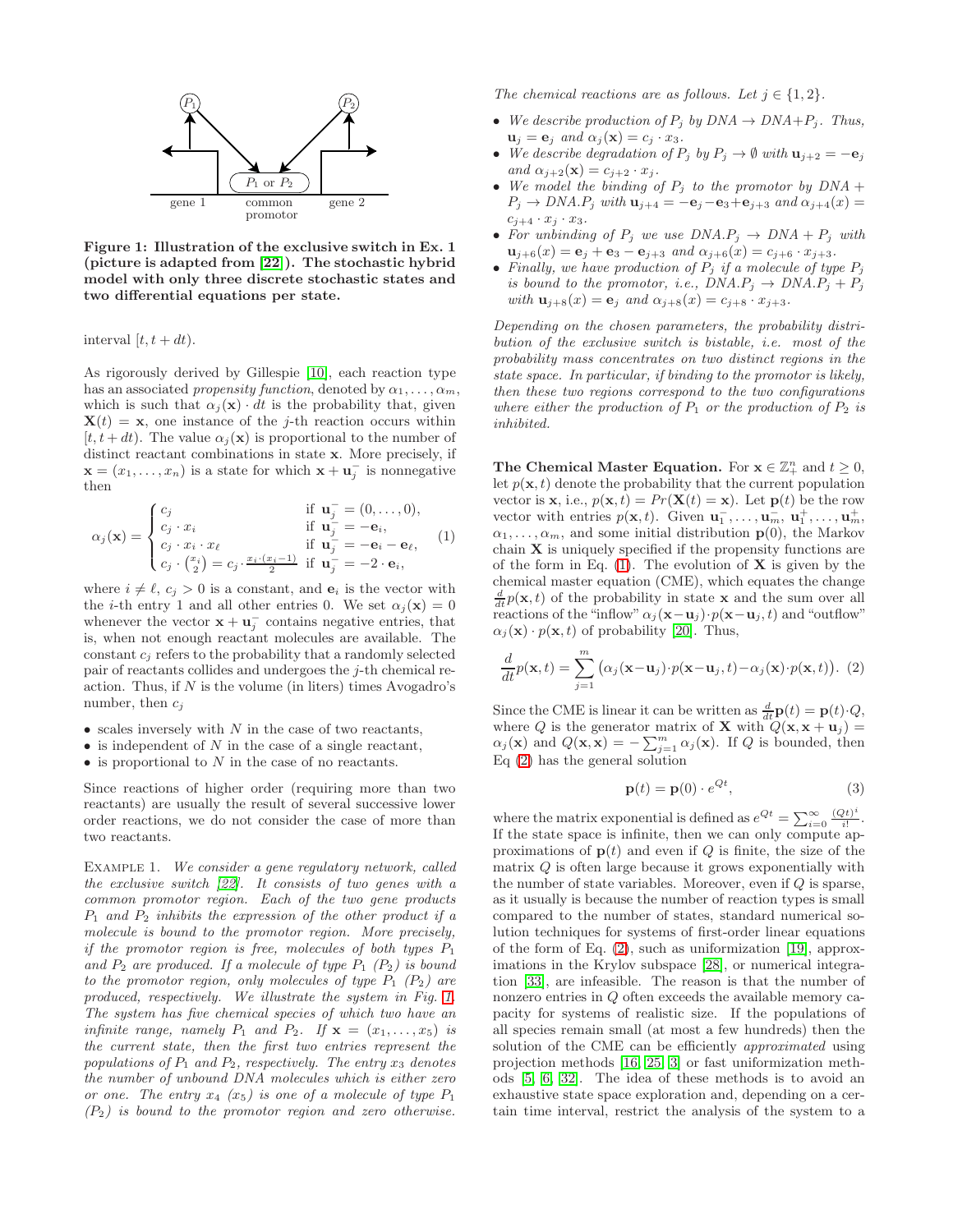subset of states.

Fast Solution of the Discrete Stochastic Model. Here, we present a method similar to our previous work [\[6\]](#page-9-16) that efficiently approximates the solution of the CME if the chemical populations remain small. We use it in Section [4](#page-5-0) to solve the discrete part of the stochastic hybrid model.

The algorithm, called fast RK4, is based on the numerical integration of Eq. [\(2\)](#page-2-2) using an explicit fourth-order Runge-Kutta method. The main idea is to integrate only those differential equations in Eq. [\(2\)](#page-2-2) that correspond to states with "significant probability". This reduces the computational effort significantly since in each iteration step only a comparatively small subset of states is considered. We dynamically decide which states to drop/add based on a fixed probability threshold  $\delta > 0$ . Due to the regular structure of the Markov model the approximation error of the algorithm remains small since probability mass is usually concentrated at certain parts of the state space. The farther away a state is from such a "significant set" the smaller is its probability. Thus, the total error of the approximation remains small. Unless otherwise specified, in our experiments we fix  $\delta$  to  $10^{-14}$ . This value that has been shown to lead to accurate approximations [\[6\]](#page-9-16).

The standard explicit fourth-order Runge-Kutta method applied to Eq. [\(2\)](#page-2-2) yields the iteration step [\[33\]](#page-9-31)

<span id="page-3-1"></span>
$$
\mathbf{p}(t+h) = \mathbf{p}(t) + h \cdot (\mathbf{k}_1 + 2 \cdot \mathbf{k}_2 + 2 \cdot \mathbf{k}_3 + \mathbf{k}_4)/6, \quad (4)
$$

where  $h > 0$  is the time step of the method and the vectors  $\mathbf{k}_1, \mathbf{k}_2, \mathbf{k}_3, \mathbf{k}_4$  are given by

<span id="page-3-0"></span>
$$
\mathbf{k}_1 = \mathbf{p}(t) \cdot Q, \qquad \mathbf{k}_3 = (\mathbf{p}(t) + h \cdot \frac{\mathbf{k}_2}{2}) \cdot Q, \n\mathbf{k}_2 = (\mathbf{p}(t) + h \cdot \frac{\mathbf{k}_1}{2}) \cdot Q, \qquad \mathbf{k}_4 = (\mathbf{p}(t) + h \cdot \mathbf{k}_3) \cdot Q.
$$
\n(5)

Note that the entries  $k_1(\mathbf{x}), \ldots, k_4(\mathbf{x})$  of state x in the vectors  $k_1, \ldots, k_4$  are given by

<span id="page-3-2"></span>
$$
k_1(\mathbf{x}) = \sum_{j=1}^m (\alpha_j(\mathbf{x}-\mathbf{u}_j) \cdot p(\mathbf{x}-\mathbf{u}_j, t) - \alpha_j(\mathbf{x}) \cdot p(\mathbf{x}, t)),
$$
  
\n
$$
k_{i+1}(\mathbf{x}) = \sum_{j=1}^m (\alpha_j(\mathbf{x}-\mathbf{u}_j) \cdot (p(\mathbf{x}-\mathbf{u}_j, t) + h \cdot k_i(\mathbf{x}-\mathbf{u}_j)/2)
$$
  
\n
$$
-\alpha_j(\mathbf{x}) \cdot (p(\mathbf{x}, t) + h \cdot k_i(\mathbf{x})/2)) \text{ for } i \in \{1, 2\}, (6)
$$
  
\n
$$
k_4(\mathbf{x}) = \sum_{j=1}^m (\alpha_j(\mathbf{x}-\mathbf{u}_j) \cdot (p(\mathbf{x}-\mathbf{u}_j, t) + h \cdot k_3(\mathbf{x}-\mathbf{u}_j))
$$
  
\n
$$
-\alpha_j(\mathbf{x}) \cdot (p(\mathbf{x}, t) + h \cdot k_3(\mathbf{x}))).
$$

In order to avoid the explicit construction of Q and in order to work with a dynamic set Sig of significant states that changes in each step, we use for a state x a data structure with the following components:

- a field  $\mathbf{x}.prob$  for the current probability of  $\mathbf{x}$ ,
- fields  $x.k_1, \ldots, x.k_4$  for the four terms in the equation of state  $x$  in the system of Eq.  $(5)$ ,
- for all j with  $\mathbf{x} + \mathbf{u}_j^{-} \geq 0$  a pointer to the successor state  $\mathbf{x} + \mathbf{u}_i$  as well as the rate  $\alpha_i(\mathbf{x})$ .

We start at time  $t = 0$  and initialize the set Sig as the set of all states that have initially a probability greater than  $\delta$ , i.e.  $Sig := {\mathbf{x} | p(\mathbf{x},0) > \delta}.$  We perform a step of the iteration in Eq.  $(4)$  by traversing the set Sig five times. In the first four rounds we compute  $k_1, \ldots, k_4$  and in the final round

1 choose step size  $h$ ; 2 for  $i = 1, 2, 3, 4$  do //traverse Sig four times 3 //decide which fields from state data structure 4 //are needed for  $k_i$ 5 switch i 6 case  $i = 1$ : coeff := 1; field := prob; 7 **case**  $i \in \{2, 3\}$ : coeff :=  $h/2$ ; field :=  $k_{i-1}$ ; 8 **case**  $i = 4$ :  $coeff := h$ ;  $field := k_{i-1}$ ; 9  $x.k_i := x.k_1;$ 10 for all  $x \in Sig$  do 11 for  $j = 1, \ldots, m$  with  $\mathbf{x} + \mathbf{u}_j \geq \mathbf{0}$  do 12  $\mathbf{x}.k_i := \mathbf{x}.k_i - \text{coeff} \cdot \mathbf{x}. \text{field} \cdot \alpha_i(\mathbf{x});$ 13 if  $\mathbf{x}+\mathbf{u}_i \notin \textit{Sig}$  then 14  $Sig := Sig \cup \{x+u_i\};$ 15  $(\mathbf{x}+\mathbf{u}_j).k_i := (\mathbf{x}+\mathbf{u}_j).k_i + \text{coeff}\cdot\mathbf{x}.field \cdot \alpha_j(\mathbf{x});$ 16 for all  $\mathbf{x} \in \textit{Sig}$  do 17  $\mathbf{x}.prob := \mathbf{x}.prob+h \cdot (\mathbf{x}.k_1+2\cdot \mathbf{x}.k_2+2\cdot \mathbf{x}.k_3+\mathbf{x}.k_4)/6;$ 18  $\mathbf{x}.k_1 := 0; \mathbf{x}.k_2 := 0; \mathbf{x}.k_3 := 0; \mathbf{x}.k_4 := 0;$ 19 if  $\mathbf{x}.prob < \delta$  then 20  $Sig := Sig \setminus {\mathbf{x}};$ 

<span id="page-3-3"></span>Table 1: A single iteration step of the fast RK4 algorithm, which approximates the solution of the CME.

we accumulate the summands. While processing state x in round  $i, i < 5$ , for each reaction j, we transfer probability mass from state **x** to its successor  $\mathbf{x} + \mathbf{u}_j$ , by subtracting a term from  $k_i(\mathbf{x})$  (see Eq. [\(6\)](#page-3-2)) and adding the same term to  $k_i(\mathbf{x} + \mathbf{u}_j)$ . A single iteration step is illustrated in pseudocode in Table [1.](#page-3-3) In line 20, we ensure that Sig does not contain states with a probability less than  $\delta$ . We choose the step size  $h$  in line 1 as suggested in [\[33\]](#page-9-31). In line 2-15 we compute the values  $k_1(\mathbf{x}), \ldots, k_4(\mathbf{x})$  for all  $\mathbf{x} \in \textit{Sig}$  (see Eq. [\(5\)](#page-3-0)). The fifth round starts in line 16 and in line 17 the approximation of the probability  $p(\mathbf{x}, t + h)$  is calculated. Note that the fields  $x.k_1, \ldots, x.k_4$  are initialized with zero.

Clearly, for the solution of the CME the same ideas as above can be used for many other numerical integration methods. Here, we focus on the explicit RK4 method and do not consider more advanced numerical integration methods to keep our presentation simple. The focus of this paper is not on particular numerical methods to solve differential equations but rather on general strategies for the approximate solution of the stochastic models that we consider. Moreover, we do not use uniformization methods as in previous work since uniformization is inefficient for very small time horizons. But small time steps are necessary for the solution of the hybrid model in order to take into account the dependencies between the stochastic and the deterministic variables.

# <span id="page-3-4"></span>**3. DERIVATION OF THE DETERMINISTIC LIMIT**

The numerical approximation presented in the previous section works well as long as only the main part of the probability mass is concentrated on a small subset of the state space. If the system contains large populations then the probability mass distributes on a very large number of states whereas the information content is rather low since we dis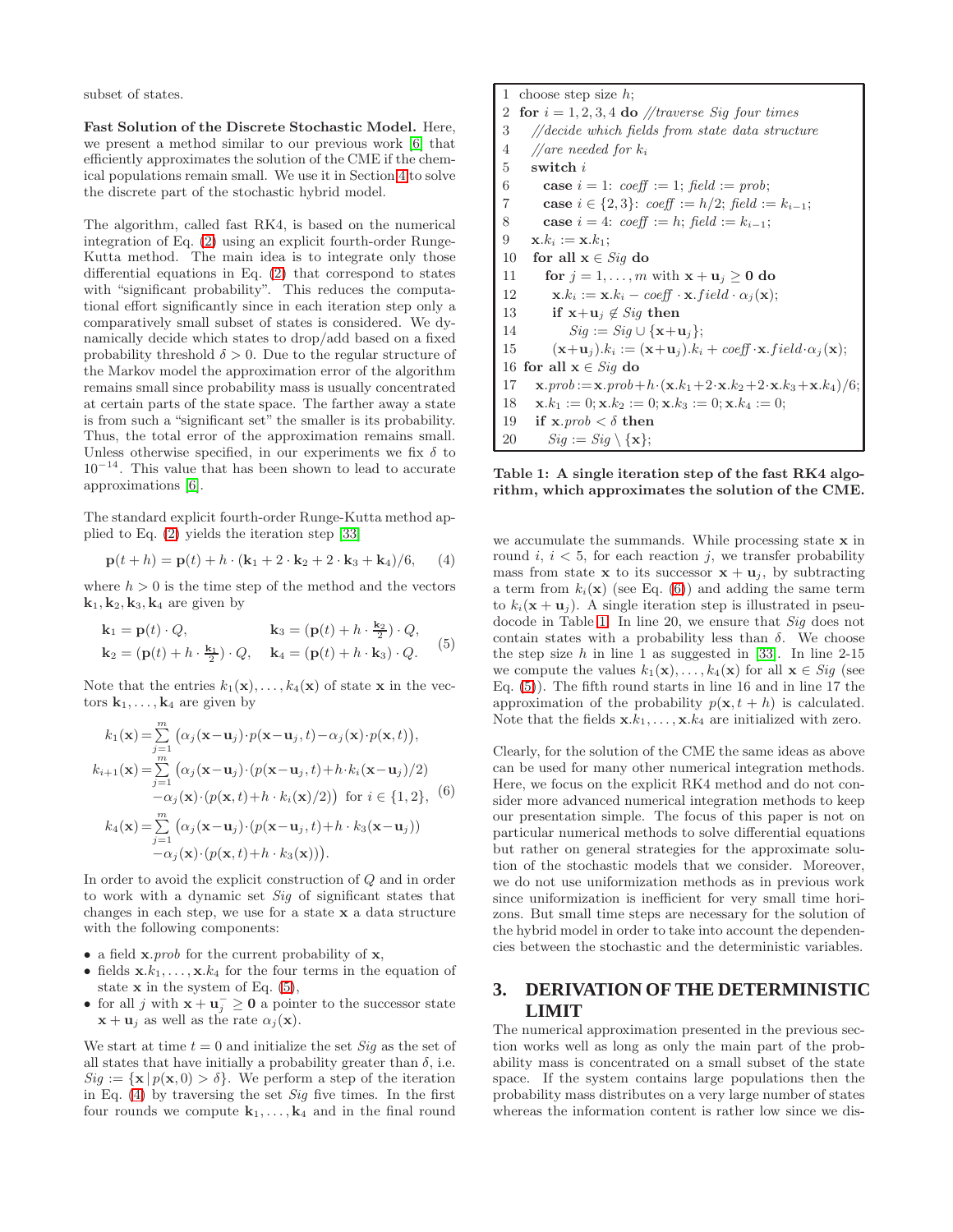tinguish, for instance, the cases of having  $X_i(t) = 10000$ ,  $X_i(t) = 10001$ , etc. In such cases no direct numerical approximation of the CME is possible without resorting to Monte Carlo techniques or discarding the discreteness of the state space. If all populations are large the solution of  $X$  can be accurately approximated by considering the deterministic limit of X. Here, we shortly recall the basic steps for the derivation of the deterministic limit. For a detailed discussion, we refer to Kurtz [\[21\]](#page-9-7).

We first define a set of functions  $\beta_j$  such that if N is large (recall that  $N$  is the volume times the Avogadro's number) then the propensity functions can be approximated as  $\alpha_j(\mathbf{x}) \approx N \cdot \beta_j(\mathbf{z})$ , where  $\mathbf{z} = (z_1, \dots, z_n) = \mathbf{x} \cdot N^{-1}$  corresponds to the vector of concentrations of chemical species and belongs to  $\mathbb{R}^n$ . Recall the dependencies of  $c_j$  on the scaling factor N as described at the beginning of Section [2.](#page-1-0) For constants  $k_j > 0$  that are *independent* of N,

- $c_j = k_j \cdot N$  in the case of no reactants,
- $c_j = k_j$  in the case of a single reactant,
- $c_j = k_j/N$  in the case of two reactants.

From this, it follows that except for the case of bimolecular reactions, we can construct the functions  $\beta_i$  such that  $\alpha_i(\mathbf{x}) = N \cdot \beta_i(\mathbf{z}).$ 

$$
\beta_j(\mathbf{z}) = \frac{\alpha_j(\mathbf{x})}{N} = \begin{cases} \frac{c_j}{N} = k_j & \text{if } \mathbf{u}_j^- = (0, \dots, 0), \\ c_j \cdot \frac{x_i}{N} = k_j \cdot z_i & \text{if } \mathbf{u}_j^- = -\mathbf{e}_i, \\ c_j \cdot x_i \cdot \frac{x_\ell}{N} = k_j \cdot z_i \cdot z_\ell & \text{if } \mathbf{u}_j^- = -\mathbf{e}_i - \mathbf{e}_\ell, \end{cases}
$$

where  $i \neq \ell$ . In the case of bimolecular reactins  $(\mathbf{u}_j^ -2 \cdot \mathbf{e}_i$ , we use the approximation

$$
N \cdot \beta_j(\mathbf{z}) = k_j \cdot N \cdot z_i^2 = k_j \cdot x_i \cdot z_i = (\frac{1}{2} c_j N) \cdot x_i \cdot z_i
$$
  
=  $\frac{1}{2} c_j \cdot x_i^2 \approx \frac{1}{2} c_j \cdot x_i (x_i - 1) = \alpha_j(\mathbf{x}),$ 

which is accurate if  $x_i$  is large, In order to derive the deterministic limit for the vector  $\mathbf{X}(t) = (X_1(t), \ldots, X_n(t))$  that describes the chemical populations, we first write  $\mathbf{X}(t)$  as

$$
\mathbf{X}(t) = \mathbf{X}(0) + \sum_{j=1}^{m} \mathbf{u}_j \cdot C_j(t),
$$

where  $\mathbf{X}(0)$  is the initial population vector and  $C_i(t)$  denotes the number of occurrences of the *j*-th reaction until time t. The process  $C_i(t)$  is a counting process with intensity  $\alpha_i(\mathbf{X}(t))$  and it can be regarded as a Poisson process whose time-dependent intensity changes according to the stochastic process  $\mathbf{X}(t)$ . Now, recall that a Poisson process  $\tilde{Y}(t)$  with time-dependent intensity  $\lambda(t)$  can be transformed into a Poisson process  $Y(u)$  with constant intensity one, using the simple time transform  $u = \int_0^t \lambda(s)ds$ , that is,  $Y(u) = Y(\int_0^t \lambda(s)ds) = \tilde{Y}(t)$ . Similarly, we can describe  $C_j(t)$  as a Poisson process with intensity one, i.e.,

$$
C_j(t) = Y_j \left( \int_0^t \alpha_j(\mathbf{X}(s))ds \right),\,
$$

where  $Y_j$  are independent Poisson processes with intensity one. Hence, for  $i \in \{1, \ldots, n\}$ 

$$
X_i(t) = X_i(0) + \sum_{j=1}^{m} u_{ji} \cdot Y_j \left( \int_0^t \alpha_j(\mathbf{X}(s)) ds \right), \quad (7)
$$

where  $\mathbf{u}_j = (u_{j1}, \dots, u_{jn})$ . The next step is to define  $\mathbf{Z}(t)$  =  $\mathbf{X}(t) \cdot N^{-1}$ , that is,  $\mathbf{Z}(t) = (Z_1(t), \ldots, Z_n(t))$  contains the concentrations of the chemical species in moles per liter at time  $t$ . Thus,

$$
Z_i(t) = Z_i(0) + \sum_{j=1}^{m} u_{ji} \cdot N^{-1} \cdot Y_j \left( \int_0^t \alpha_j(\mathbf{X}(s)) ds \right), \quad (8)
$$

and using the fact that  $\alpha_i(\mathbf{x}) \approx N \cdot \beta_i(\mathbf{z})$  yields

$$
Z_i(t) \approx Z_i(0) + \sum_{j=1}^m u_{ji} \cdot N^{-1} \cdot Y_j \left( N \cdot \int_0^t \beta_j(\mathbf{Z}(s)) ds \right). (9)
$$

By the law of large numbers, the unit Poisson process  $Y_i$ will approach  $N \cdot u$  at time  $N \cdot u$  for large  $N \cdot u$ . Thus,  $Y_i(N \cdot u) \approx N \cdot u$  and hence,

$$
Z_i(t) \approx Z_i(0) + \sum_{j=1}^m u_{ji} \cdot \int_0^t \beta_j(\mathbf{Z}(s))ds.
$$
 (10)

The right-hand side of the above integral equation is the solution  $z(t)$  of the system of ODEs

$$
\frac{d}{dt}\mathbf{z}(t) = \sum_{j=1}^{m} \mathbf{u}_{j} \cdot \beta_{j}(\mathbf{z}(t)).
$$
\n(11)

As shown by Kurtz [\[21\]](#page-9-7), in the large volume limit, where the volume and the number of molecules approach infinity (while the concentrations remain constant),  $\mathbf{Z}(t) \to \mathbf{z}(t)$  in probability for finite times  $t$ . Note that the chemical concentrations  $z(t)$  evolve continuously and deterministically in time. This continuous deterministic approximation is reasonable if all species have a small relative variance and if they are only weakly correlated. The reason is that only in this case the assumption that  $Z_i(t)$  is deterministic is appropriate. Note that for most models this is the case if the population of species i is large since this implies that  $E[X_i(t)]$  is large whereas the occurrence of chemical reactions results only in a marginal relative change of the value of  $X_i(t)$ .

EXAMPLE 1 (CONT.). The ODEs of the exclusive switch are given by

$$
\frac{d}{dt}z_1(t) = k_1 \cdot z_3(t) - k_3 \cdot z_1(t) - k_5 \cdot z_1(t) \cdot z_3(t) \n+ k_7 \cdot z_4(t) + k_9 \cdot z_4(t) \n\frac{d}{dt}z_2(t) = k_2 \cdot z_3(t) - k_4 \cdot z_2(t) - k_6 \cdot z_2(t) \cdot z_3(t) \n+ k_8 \cdot z_5(t) + k_{10} \cdot z_5(t) \n\frac{d}{dt}z_3(t) = -k_5 \cdot z_1(t) \cdot z_3(t) - k_6 \cdot z_2(t) \cdot z_3(t) \n+ k_7 \cdot z_4(t) + k_8 \cdot z_5(t) \n\frac{d}{dt}z_4(t) = k_5 \cdot z_1(t) \cdot z_3(t) - k_7 \cdot z_4(t) \n\frac{d}{dt}z_5(t) = k_6 \cdot z_2(t) \cdot z_3(t) - k_8 \cdot z_5(t)
$$

where  $z_1(t)$ ,  $z_2(t)$ ,  $z_3(t)$ ,  $z_4(t)$ ,  $z_5(t)$  denote the respective chemical concentrations. Moreover,  $c_j = N^{-1} \cdot k_j$  for  $j \in \{5, 6\}$ and  $c_j = k_j$  for  $j \notin \{5, 6\}.$ 

In [\[1\]](#page-8-1), Ball et al. scale only a subset of the populations in order to approximate the behavior of the system if certain populations are large and others are small. Additionally, they take into account the different speeds of the chemical reactions. For a selected number of examples, they give analytical expressions for the distributions in the limit, i.e., when the scaling parameter approaches infinity. In the next section, we will construct a stochastic hybrid model that is equivalent to the one considered in [\[1\]](#page-8-1) if we scale the continuous components and consider the deterministic limit.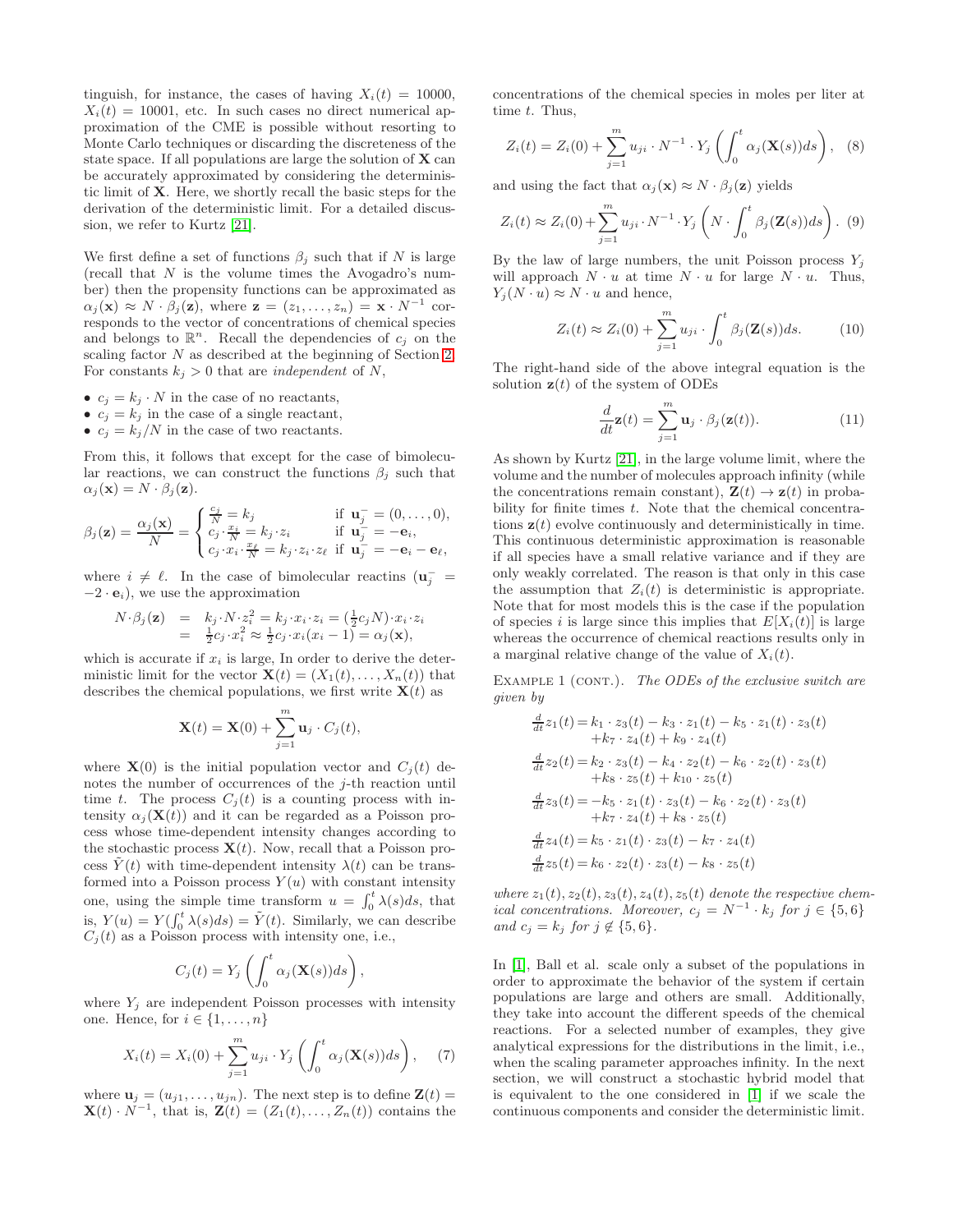#### <span id="page-5-0"></span>**4. STOCHASTIC HYBRID MODEL**

A straightforward consequence of the CME is that the time derivative of the populations' expectations are given by

<span id="page-5-1"></span>
$$
\frac{d}{dt}E[\mathbf{X}(t)] = \sum_{j=1}^{m} \mathbf{u}_{j} \cdot E\left[\alpha_{j} \left(\mathbf{X}(t)\right)\right]. \tag{12}
$$

If all reactions of the system involve at most one reactant, Eq. [\(12\)](#page-5-1) can be simplified to

$$
\frac{d}{dt}E[\mathbf{X}(t)] = \sum_{j=1}^{m} \mathbf{u}_j \cdot \alpha_j \left( E[\mathbf{X}(t)] \right). \tag{13}
$$

because the propensity functions  $\alpha_i$  are linear in x. But in the case of bimolecular reactions, we have either  $\alpha_i(\mathbf{x}) =$  $c_i \cdot x_i \cdot x_\ell$  for some  $i, \ell$  with  $i \neq \ell$  or  $\alpha_i(\mathbf{x}) = c_i \cdot x_i \cdot (x_i - 1)/2$ if the  $i$ -th reaction involves two reactants of type  $i$ . But this means that

$$
E\left[\alpha_j\left(\mathbf{X}(t)\right)\right] = c_j \cdot E\left[X_i(t) \cdot X_\ell(t)\right] \quad \text{or}
$$
  

$$
E\left[\alpha_j\left(\mathbf{X}(t)\right)\right] = \frac{1}{2} \cdot c_j \cdot E\left[\left(X_i(t)\right)^2\right] - E\left[\left(X_i(t)\right)\right],
$$

respectively. In both cases new differential equations are necessary to describe the unknown values of  $E[X_i(t) \cdot X_\ell(t)]$ and  $E[(X_i(t))^2]$ . This problem repeats and leads to an infinite system of ODEs. As shown in the sequel, we can, however, exploit Eq. [\(12\)](#page-5-1) to derive a stochastic hybrid model.

Assume we have a system where certain species have a large population. In that case we approximate them with continuous deterministic variables. The remaining variables are kept discrete stochastic. This is done because it is usually infeasible or at least computationally very costly to solve a purely stochastic model with high populations since in the respective dimensions the number of significant states is large. Therefore, we propose to switch to a hybrid model where the stochastic part does not contain large populations. In this way we can guarantee an efficient approximation of the solution.

Formally, we split  $\mathbf{X}(t)$  into small populations  $\mathbf{V}(t)$  and large populations  $\mathbf{W}(t)$ , i.e.  $\mathbf{X}(t) = (\mathbf{V}(t), \mathbf{W}(t))$ . Let  $\tilde{n}$  be the dimension of  $V(t)$  and  $\hat{n}$  the dimension of  $W(t)$ , i.e.  $n =$  $\tilde{n} + \hat{n}$ . Moreover, let  $\tilde{D}$  and  $\hat{D}$  be the set of indices that correspond to the populations in  $V$  and  $W$ , respectively. Thus,  $\tilde{D}, \tilde{D} \subseteq \{1, \ldots, n\}$  and  $|\tilde{D}| = \tilde{n}$ ,  $|\tilde{D}| = \hat{n}$ . We define  $\tilde{\mathbf{u}}_i$  and  $\hat{\mathbf{u}}_j$  as the components of  $\mathbf{u}_j$  that belong to  $\tilde{D}$  and  $\hat{D}$ , respectively. Under the condition that  $\mathbf{V}(t) = \mathbf{v}$  and  $W(t) = w$ , we assume that for an infinitesimal time interval of length  $dt$  the evolution of  $W$  is given by the stochastic differential equation

$$
\mathbf{W}(t+dt) = \mathbf{W}(t) + \sum_{j=1}^{m} \hat{\mathbf{u}}_j \cdot \alpha_j(\mathbf{v}, \mathbf{w}) \cdot dt.
$$
 (14)

The evolution of **V** remains unchanged, i.e.,

 $Pr(\mathbf{V}(t + dt) = \mathbf{v} + \tilde{\mathbf{u}}_j | \mathbf{V}(t) = \mathbf{v}, \mathbf{W}(t) = \mathbf{w}) = \alpha_j(\mathbf{v}, \mathbf{w}) \cdot dt$ 

The density function  $h(\mathbf{v}, \mathbf{w}, t)$  of the Markov process  $\{(\mathbf{V}(t),\mathbf{W}(t)), t \geq 0\}$  can be derived in the same way as done by Horton et al. [\[17\]](#page-9-26). Here, for simplicity we consider only the case  $\hat{n} = 1$  which means that  $\mathbf{w} = w$  is a scalar. The generalization to higher dimensions is straightforward. If  $w > 0$  then the following partial differential equation holds for h.

$$
\frac{\partial h(\mathbf{v}, w, t)}{\partial t} + \frac{\partial (h(\mathbf{v}, w, t) \cdot \sum_j \hat{\mathbf{u}}_j \cdot \alpha_j(\mathbf{v}, w))}{\partial w} \n= \sum_j \alpha_j(\mathbf{v} - \tilde{\mathbf{u}}_j, w) \cdot h(\mathbf{v} - \tilde{\mathbf{u}}_j, w, t) - \sum_j \alpha_j(\mathbf{v}, w) \cdot h(\mathbf{v}, w, t).
$$

If  $w = 0$  then we have probability mass  $g(\mathbf{v}, w, t)$  in state  $(v, w)$  where

$$
\frac{\partial g(\mathbf{v}, w, t)}{\partial t} + h(\mathbf{v}, w, t) \cdot \sum_j \hat{\mathbf{u}}_j \cdot \alpha_j(\mathbf{v}, w) \n= \sum_j \alpha_j(\mathbf{v} - \tilde{\mathbf{u}}_j, w) \cdot g(\mathbf{v} - \tilde{\mathbf{u}}_j, w, t) - \sum_j \alpha_j(\mathbf{v}, w) \cdot g(\mathbf{v}, w, t).
$$

As explained in-depth by Horton et al., the above equations express that probability mass must be conserved, i.e. the change of probability mass in a "cell" with boundaries  $(v, w$ dw) and  $(v, w + dw)$  equals the total mass of probability entering the cell minus the total mass leaving the cell.

In order to exploit the fact that the relative variance of  $W$  is small, we suggest an approximative solution of the stochastic hybrid model given above. The main idea is not to compute the full density  $h$  and the mass function  $g$  but only the distribution of  $V$  as well as the *conditional expectations*  $E[\mathbf{W}(t) = w | \mathbf{V}(t) = \mathbf{v}]$ . Thus, in our numerical procedure the distribution of W is approximated by the different values  $E[\mathbf{W}(t) = \mathbf{w} | \mathbf{V}(t) = v], \mathbf{v} \in \mathbb{N}^{\tilde{n}}$  that are taken by  $\mathbf{W}(t)$ with probability  $Pr(\mathbf{V}(t) = \mathbf{v})$ .

Assume that at time t we have the approximation  $p(t)$  of the discrete stochastic model as described in Section [2,](#page-1-0) that is, for all states x that have a probability that is greater than  $\delta$  we have  $p(\mathbf{x}, t) > 0$  and for all other states **x** we have  $p(\mathbf{x}, t) = 0$ . At time t the expectations of one or more populations reached a certain large population threshold. Thus, we switch to a hybrid model where the large populations  $(index set D)$  are represented as continuous deterministic variables  $\mathbf{W}(t)$  while the small populations (index set  $\tilde{D}$ ) are represented by  $V(t)$ . We first compute the vector of conditional expectations

$$
\Psi_{\mathbf{v}}(t) := E[\mathbf{W}(t) = \mathbf{w} | \mathbf{V}(t) = \mathbf{v}] = \sum_{\mathbf{x}: \tilde{\mathbf{x}} = \mathbf{v}} \mathbf{w} \cdot p(\mathbf{x}, t).
$$

Here,  $\tilde{\mathbf{x}}$  is the subvector of  $\mathbf{x}$  that corresponds to  $\tilde{D}$ . We also compute the distribution  $p(t)$  of  $V(t)$  as

$$
r(\mathbf{v},t) := \sum_{\mathbf{x}:\tilde{\mathbf{x}}=\mathbf{v}} p(\mathbf{x},t).
$$

Now, we integrate the system for a small time interval of length  $h > 0$ . This is done in three steps as described below. We will write  $\Psi_{\mathbf{v}}(t')$  for the approximation of  $E[\mathbf{W}(t')]=$  $\mathbf{w} \, | \, \mathbf{V}(t') = \mathbf{v}$ . The *i*-th element of the *î*n-dimensional vector  $\Psi_{\mathbf{v}}(t')$  is denoted by  $\psi_{\mathbf{v}}(i, t')$ . The value  $r(\mathbf{v}, t')$  denotes the approximation of  $Pr(\mathbf{V}(t) = \mathbf{v})$  where  $t' \in [t, t + h)$ . The vector  $\mathbf{r}(t')$  contains the elements  $r(\mathbf{v}, t')$ .

(1) Update distribution. We first integrate  $r(t)$  for h time units according to a CME with dimension  $\tilde{n}$  to approximate the probabilities  $Pr(\mathbf{V}(t+h) = \mathbf{v})$  by  $r(\mathbf{v}, t+h)$ , that is,  $\mathbf{r}(t+h)$  is the solution of the system of ODEs

$$
\frac{dr(\mathbf{v},t')}{dt'} = \sum_{j} \alpha_j (\mathbf{v} - \tilde{\mathbf{u}}_j, \Psi_{\mathbf{v} - \tilde{\mathbf{u}}_j}(t')) \cdot r(\mathbf{v} - \tilde{\mathbf{u}}_j,t')
$$

$$
- \sum_{j} \alpha_j (\mathbf{v}, \Psi_{\mathbf{v}}(t')) \cdot r(\mathbf{v},t')
$$

with initial condition  $r(t)$ . Note that this equation is as Eq. [\(2\)](#page-2-2) except that the dimensions in  $\hat{D}$  are removed. Moreover, the population sizes w are replaced by the conditional expectations  $\Psi_{\mathbf{v}}(t')$ .

(2) Integrate. For each state v with  $r(\mathbf{v}, t) > \delta$ , we compute an approximation  $\Phi_{\mathbf{v}}(t+h)$  of the conditional expecta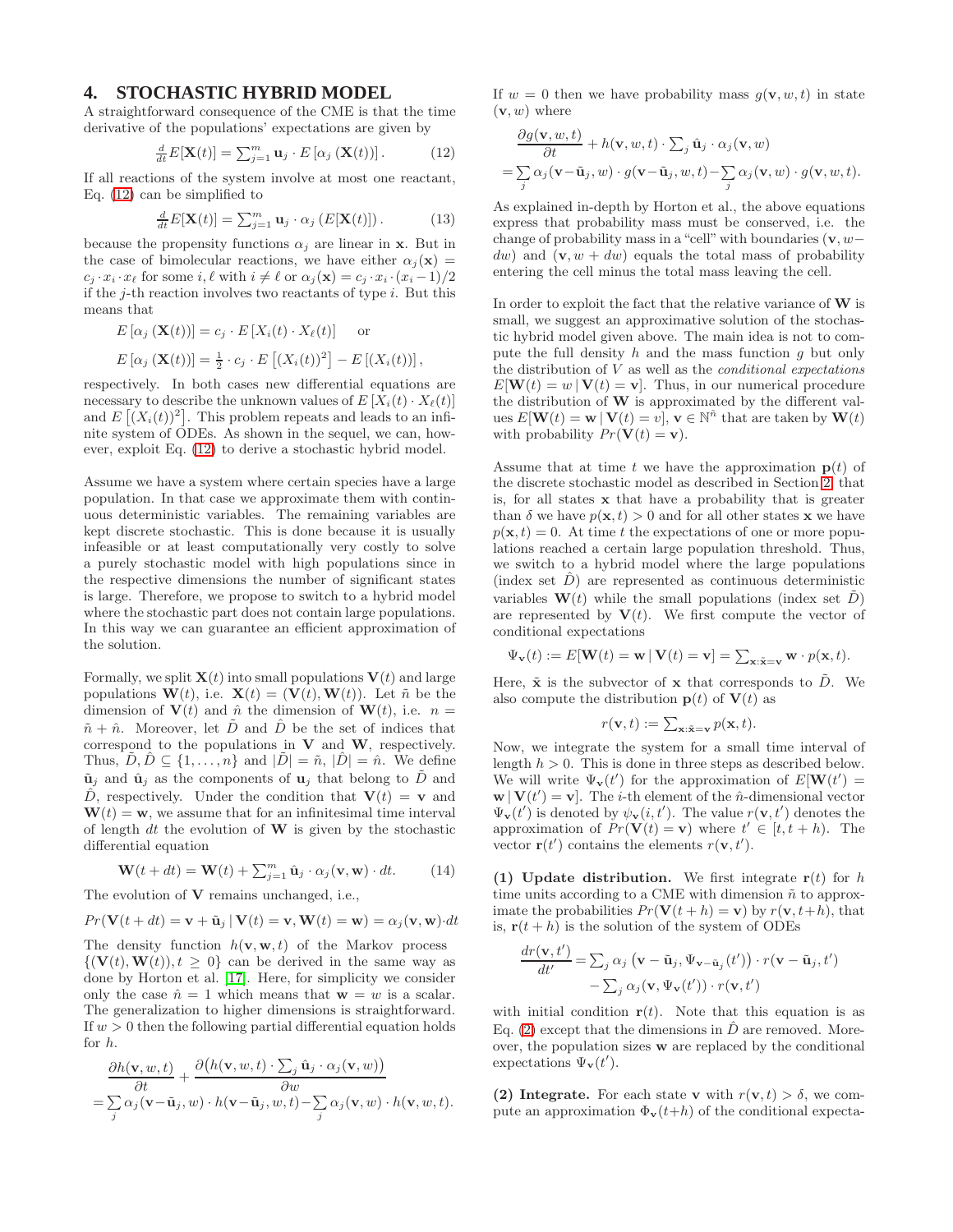tion

$$
E[\mathbf{W}(t+h) | \mathbf{V}(t') = \mathbf{v}, t' \in [t, t+h)],
$$

that is, we assume that the system remains in state  $\bf{v}$  during  $[t, t+h)$  and that the expected numbers of the large populations W change deterministically and continuously in time. Thus, the  $\hat{n}$ -dimensional vector  $\Phi_{\mathbf{v}}(t+h)$  is obtained by numerical integration of the ODE

$$
\frac{d}{dt'}\Phi_{\mathbf{v}}(t') = \sum_{j=1}^{m} \hat{\mathbf{u}}_j \cdot \alpha_j(\mathbf{v}, \Phi_{\mathbf{v}}(t'))
$$

with initial condition  $\Phi_{\mathbf{v}}(t)$ . The above ODEs are similar to Eq. [\(12\)](#page-5-1) except that for  $t' \in [t, t+h)$  the value  $E[\alpha_j(\mathbf{X}(t'))]$ is approximated by  $\alpha_j(\mathbf{v}, \Phi_{\mathbf{v}}(t'))$ . For instance, if the j-th reaction is a bimolecular reaction that involves two populations with indices i,  $\ell$  in  $\hat{D}$  then  $E[\alpha_j(\mathbf{v}, \mathbf{W}(t')) | \mathbf{V}(t') = \mathbf{v}]$ is approximated by  $c_j \cdot \phi_{\mathbf{v}}(i, t') \cdot \phi_{\mathbf{v}}(\ell, t')$  where the two last factors are the elements of the vector  $\Phi_{\mathbf{v}}(t')$  corresponding to the *i*-th and  $\ell$ -th population. Thus, in this case the correlations between the  $i$ -th and the  $\ell$ -th populations are not taken into account which is reasonable if the two populations are large. Note that the correlations are taken into account when at least one population is represented as a discrete stochastic variable. If, for instance,  $i \in \overline{D}$  and  $\ell \in \overline{D}$ , then we use the approximation  $c_j \cdot v_i \cdot \phi_v(\ell, t')$  where  $v_i$  is the entry in vector  $\bf{v}$  that represents the size of the *i*-th population.

(3) Distribute. In order to approximate  $E[\mathbf{W}(t+h)|\mathbf{V}(t+h)]$ h)] by  $\Psi_{\mathbf{v}}(t+h)$  for all states **v**, we have to replace the condition  $\mathbf{V}(t') = \mathbf{v}, t' \in [t, t+h)$  by  $\mathbf{V}(t+h) = \mathbf{v}$  in the conditional expectation  $\Phi_{\mathbf{v}}(t+h)$  that was computed in step 2. This is done by "distributing"  $\Phi_{\mathbf{v}}(t+h)$  according to the change in the distribution of  $V(t)$  as explained below. The idea is to take into account that  $V$  enters state  $v$  from  $v'$ during the interval  $[t, t + h)$ . Assume that  $[t, t + h)$  is an infinitesimal time interval and that  $q(\mathbf{v}', \mathbf{v}, h)$ ,  $\mathbf{v} \neq \mathbf{v}'$  is the probability to enter **v** from **v**' within  $[t, t+h)$ . Then

$$
P(\mathbf{V}(t+h) = \mathbf{v}) = \sum_{\substack{\mathbf{v}' \neq \mathbf{v} \\ + (1 - \sum_{\substack{\mathbf{v}' \neq \mathbf{v}}} q(\mathbf{v}, \mathbf{v}, h) \cdot P(\mathbf{V}(t) = \mathbf{v}')} + (1 - \sum_{\substack{\mathbf{v}' \neq \mathbf{v}}} q(\mathbf{v}, \mathbf{v}', h)) \cdot P(\mathbf{V}(t) = \mathbf{v}).
$$
 (15)

Thus, we approximate  $E[\mathbf{W}(t+h)|\mathbf{V}(t+h)=\mathbf{v}]$  as

$$
\sum_{\mathbf{v}' \neq \mathbf{v}} \Phi_{\mathbf{v}'}(t+h) \cdot q(\mathbf{v}', \mathbf{v}, h) \cdot P(\mathbf{V}(t) = \mathbf{v}' | \mathbf{V}(t+h) = \mathbf{v}) \tag{16}
$$

$$
+\Phi_{\mathbf{v}}(t+h)\cdot(1-\sum_{\mathbf{v}'\neq\mathbf{v}}q(\mathbf{v},\mathbf{v}',h))\cdot P(\mathbf{V}(t)=\mathbf{v}|\mathbf{V}(t+h)=\mathbf{v}).
$$

Obviously, we can make use of the current approximations  $\mathbf{r}(t)$  and  $\mathbf{r}(t+h)$  to compute the conditional probabilities  $P(\mathbf{V}(t)=\mathbf{v}'|\mathbf{V}(t+h)=\mathbf{v})$ . For a small time step  $h, q(\mathbf{v}', \mathbf{v}, h) \approx$  $h \cdot \alpha_j(\mathbf{v}', \Psi_{\mathbf{v}'}(t))$  if  $\mathbf{v}' = \mathbf{v} + \tilde{\mathbf{u}}_j$  and  $q(\mathbf{v}', \mathbf{v}, h) \approx 0$  otherwise.

Using Eq. [\(16\)](#page-6-0), we compute the approximation  $\Psi_{\mathbf{v}}(t+h) \approx$  $E[\mathbf{W}(t+h)|\mathbf{V}(t+h)]=\mathbf{v}]$  as

<span id="page-6-3"></span>
$$
\Psi_{\mathbf{v}}(t+h) =
$$
\n
$$
\sum_{j} \Phi_{\mathbf{v}-\tilde{\mathbf{u}}j}(t+h) \cdot \frac{p(\mathbf{v}-\tilde{\mathbf{u}}j,t)}{p(\mathbf{v},t+h)} \cdot \alpha_j(\mathbf{v}-\tilde{\mathbf{u}}j,\Psi_{\mathbf{v}-\tilde{\mathbf{u}}j}(t)) \cdot h \tag{17}
$$
\n
$$
+\Phi_{\mathbf{v}}(t+h) \cdot \frac{p(\mathbf{v},t)}{p(\mathbf{v},t+h)} (1-\sum_{j} \alpha_j(\mathbf{v},\Psi_{\mathbf{v}}(t)) \cdot h).
$$

Note that the first sum runs over all direct predecessors  $\mathbf{v}-\tilde{\mathbf{u}}_j$  of  $\mathbf{v}$ .

EXAMPLE 1 (CONT.). In the exclusive switch the expected number of molecules of type  $P_1$  and/or  $P_2$  may become high,



Figure 2: Probability distribution of the exclusive switch in Ex. 1.

<span id="page-6-1"></span>

<span id="page-6-2"></span>Figure 3: The discrete stochastic part of the stochastic hybrid model of Ex. 1.

depending on the chosen parameters. If, for instance,  $c_1 =$  $c_2 = c_9 = c_{10} = 0.5$ ,  $c_3 = c_4 = c_7 = c_8 = 0.005$ ,  $c_5 = c_6 = 0.01$ , and we start initially without any proteins, i.e. with probability one in state  $y = (0, 0, 1, 0, 0)$ , then after 500 time units most of the probability mass is located around the states  $\mathbf{x} = (92, 2, 0, 1, 0)$  and  $\mathbf{x} = (2, 92, 0, 0, 1)$  (compare the plot in Fig. [2,](#page-6-1) left). Note that  $x_3 = 0, x_4 = 1, x_5 = 0$  refers to the case that a molecule of type  $P_1$  is bound to the promotor and  $x_3 = x_4 = 0, x_5 = 1$  refers to the case that a molecule of type  $P_2$  is bound to the promotor. Since for these parameters the system is symmetric, the expected populations of  $P_1$  and  $P_2$  are identical. Assume that at a certain time instant, both populations reach the threshold from which on we approximate them by continuous deterministic variables (we consider the unsymmetric case later, in Section [5\)](#page-7-0). The remaining discrete model then becomes finite since only  $P_1$  and  $P_2$  have an infinite range in the original model ( $\hat{n} = 2, \tilde{n} = 3$ ). More precisely, it contains only 3 states, namely the state  $v_1$  where the promotor is free  $(x_3 = 1, x_4 = x_5 = 0)$ , the state  $\mathbf{v}_2$  where  $P_1$  is bound to the promotor  $(x_3=0, x_4=1, x_5=0)$ , and the state  $\mathbf{v}_3$  where  $P_2$  is bound to the promotor  $(x_3 = x_4 = 0, x_5 = 1)$ , see also Fig. [1.](#page-2-0) For  $i \in \{1,2\}$  let  $W_i(t)$  be the population size of  $P_i$ . The differential equations which are used to approximate the conditional expectations  $\Psi_{\mathbf{v}_j}(t+h)$ ,  $j \in \{1,2,3\}$  are

<span id="page-6-0"></span>
$$
\frac{\frac{d\phi_{\mathbf{v}_1}(i,t')}{dt'}}{\frac{d\phi_{\mathbf{v}_2}(i,t')}}{dt'}} = c_i - c_{2+i} \cdot \phi_{\mathbf{v}_1}(i,t') - c_{4+i} \cdot \phi_{\mathbf{v}_1}(i,t')
$$
\n
$$
\frac{\frac{d\phi_{\mathbf{v}_2}(i,t')}{dt'}}{\frac{d\phi_{\mathbf{v}_3}(i,t')}}{dt'}} = -c_{2+i} \cdot \phi_{\mathbf{v}_2}(i,t') + (c_7 + c_9) \cdot (2 - i)
$$
\n
$$
\frac{\frac{d\phi_{\mathbf{v}_3}(i,t')}{dt'}}{\frac{d\phi_{\mathbf{v}_3}(i,t')}} = -c_{2+i} \cdot \phi_{\mathbf{v}_3}(i,t') + (c_8 + c_{10}) \cdot (i-1+)
$$

where  $\phi_{\mathbf{v}}(1,t')$  and  $\phi_{\mathbf{v}}(2,t')$  are the elements of the vector  $\Phi_{\mathbf{v}_1}(t')$ . Note that each of the 3 states  $\mathbf{v}_1, \mathbf{v}_2, \mathbf{v}_3$  has a system of two differential equations, one for  $P_1$  and one for P2. The transition rates in the discrete stochastic part of the model are illustrated in Fig. [3.](#page-6-2) Thus, after solving the differential equations above to compute  $\Phi_{\mathbf{v}_j}(t+h)$  we obtain the vector  $\Psi_{\mathbf{v}_j}(t+h)$  of the two conditional expectations for  $P_1$  and  $P_2$  from distributing  $\Phi_{\mathbf{v}_1}(t+h)$ ,  $\Phi_{\mathbf{v}_2}(t+h)$ ,  $\Phi_{\mathbf{v}_3}(t+h)$ among the 3 states as defined in Eq. [\(17\)](#page-6-3). For the parameters used in Fig. [1,](#page-2-0) left, the conditional expectations of the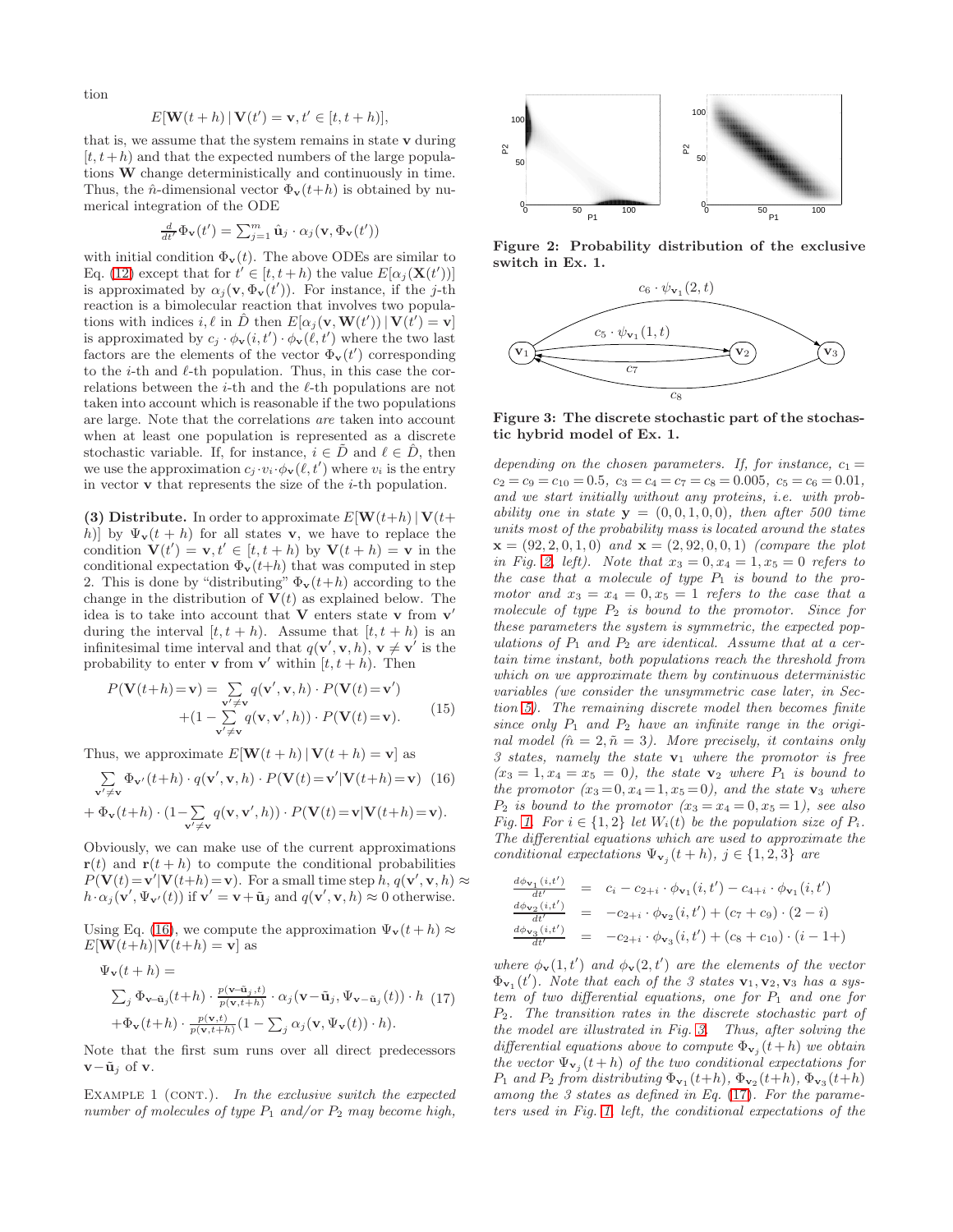| pset          | purely stochastic   |                |                   |             | purely determ.             |                    |       |                |                |             |      |
|---------------|---------------------|----------------|-------------------|-------------|----------------------------|--------------------|-------|----------------|----------------|-------------|------|
|               | ex. time            | Sig            | error             | pop. thres. | ex. time                   | $\left Sig\right $ | ml    | m <sub>2</sub> | m <sub>3</sub> | time<br>ex. | ml   |
| 1a            | $11h$ 46 $min$      | $8 \cdot 10^5$ | $7 \cdot 10^{-5}$ | 50          | 15sec                      | $4 \cdot 10^2$     | 0.005 | 0.2            | 0.30           | 1sec        | 0.03 |
|               |                     |                |                   | 100         | $1\text{min} 50\text{sec}$ | $3 \cdot 10^3$     | 0.004 | 0.2            | 0.30           |             |      |
| 1b            | $7\text{min}$ 43sec | $5 \cdot 10^4$ | $7 \cdot 10^{-7}$ | 50          | $1\text{min }19\text{sec}$ | $6 \cdot 10^3$     | 0.01  | 0.19           | 0.30           | 1sec        | 0.03 |
|               |                     |                |                   | 100         | $2min\ 50sec$              | $3 \cdot 10^4$     | 0.01  | 0.19           | 0.30           |             |      |
| $\mathcal{D}$ | $4h\,51min$         | $2 \cdot 10^5$ | $4 \cdot 10^{-5}$ | 50          | 25sec                      | $4 \cdot 10^2$     | 0.06  | 0.08           | 0.09           | 1sec        | 0.45 |
|               |                     |                |                   | 100         | 28sec                      | $6 \cdot 10^{2}$   | 0.06  | 0.07           | 0.09           |             |      |
| 3             | $2min\ 21sec$       | $7 \cdot 10^5$ | $6 \cdot 10^{-5}$ | 50          | 18sec                      | $6 \cdot 10^3$     | 0.02  | 0.08           | 0.16           | 1sec        | 0.05 |
|               |                     |                |                   | 100         | 1min 41sec                 | $4\cdot10^4$       | 0.01  | 0.05           | 0.12           |             |      |

<span id="page-7-1"></span>Table 2: Results for the exclusive switch example.

states  $v_2$  and  $v_3$  accurately predict the two stable regions where most of the probability mass is located. The state  $v_1$ has small probability and its conditional expectation is located between the two stable regions. It is important to point out that, for this example, a purely deterministic solution cannot detect the bistability because the deterministic model has a single steady-state [\[22\]](#page-9-27). Finally, we remark that in this example the number of states in the reduced discrete model is very small. If, however, populations with an infinite range but small expectations are present, we use the truncation described in Section [2](#page-1-0) to keep the number of states small.

If at time  $t$  a population, say the  $i$ -th population, is represented by its conditional expectations, it is possible to switch back to the original discrete stochastic treatment. This is done by adding an entry to the states  $\bf{v}$  for the *i*-th dimension. This entry then equals  $\psi_{\mathbf{v}}(i, t)$ . This means that at this point we assume that the conditional probability distribution has mass one for the value  $\psi_{\mathbf{v}}(i, t)$ . Note that here switching back and forth between discrete stochastic and continuous deterministic representations is based on a population threshold. Thus, if the expectation of a population oscillates we may switch back and forth in each period.

#### <span id="page-7-0"></span>**5. EXPERIMENTAL RESULTS**

We implemented the numerical solution of the stochastic hybrid model described above in C++ as well as the fast solution of the discrete stochastic model described in Section [2.](#page-1-0) In our implementation we dynamically switch the representation of a random variable whenever it reaches a certain population threshold. We ran experiments with two different thresholds (50 and 100) on an Intel 2.5GHz Linux workstation with 8GB of RAM. In this section we present 3 examples to that we applied our algorithm, namely the exclusive switch, Goutsias' model, and a predator-prey model. Our most complex example has 6 different chemical species and 10 reactions. We compare our results to a purely stochastic solution where switching is turned off as well as to a purely deterministic solution. For all experiments, we fixed the cutting threshold  $\delta = 10^{-14}$  to truncate the infinite state space as explained in Sec. [2.](#page-1-0)

Exclusive Switch. We chose different parameters for the exclusive switch in order to test whether our hybrid approach works well if

- 1) the populations of  $P_1$  and  $P_2$  are large (a) or small (b),
- 2) the model is unsymmetric (e.g.  $P_1$  is produced at a higher rate than  $P_2$  and degrades at a slower rate than  $P_2$ ),

3) the bistable form of the distribution is destroyed (i.e. promotor binding is less likely, unbinding is more likely).

The following table lists the parameter sets (psets):

| pset $c_1$ $c_2$ |  | $c_3$                                                                                                                | C <sub>4</sub> | $c_{5}$ | $c_6$ | $c_7$ | $c_8$ $c_9$ $c_{10}$ |  |
|------------------|--|----------------------------------------------------------------------------------------------------------------------|----------------|---------|-------|-------|----------------------|--|
|                  |  | $1a \mid 5 \mid 5$   0.0005   0.0005   0.1   0.1   0.005   0.005   5   5                                             |                |         |       |       |                      |  |
|                  |  | $1b$ $\vert 0.5 \vert 0.5 \vert 0.0005 \vert 0.0005 \vert 0.1 \vert 0.1 \vert 0.005 \vert 0.005 \vert 0.5 \vert 0.5$ |                |         |       |       |                      |  |
|                  |  | $\vert 5 \vert 0.5 \vert 0.0005 \vert 0.005 \vert 0.1 \vert 0.1 \vert 0.005 \vert 0.005 \vert 5 \vert 0.5 \vert$     |                |         |       |       |                      |  |
|                  |  | $3$   0.5   0.5   0.0005   0.0005   0.01   0.01   0.1   0.1   0.5   0.5                                              |                |         |       |       |                      |  |

We chose a time horizon of  $t = 500$  for all parameter sets. Note that in the case of pset 3 the probability distribution forms a thick line in the state space (compare the plot in Fig. [2,](#page-6-1) right). We list our results in Table [2](#page-7-1) where the first column refers to the parameter set. Column 2 to 4 list the results of a purely stochastic solution (see Section [2\)](#page-1-0) where "ex. time" refers to the execution time,  $|Sig|$  to the average size of the set of significant states and "error" refers to the amount of probability mass lost due to the truncation with threshold  $\delta$ , i.e.  $1 - \sum_{\mathbf{x} \in Sig} p(\mathbf{x}, t)$ . The columns 6-10 list the results of our stochastic hybrid approach and column 5 lists the population threshold used for switching in the representations in the stochastic hybrid model. Here, "m1", "m2", "m3" refer to the relative error of the first three moments of the joint probability distribution at the final time instant. For this, we compare the (approximate) solution of the hybrid model with the solution of the purely stochastic model. Since we have five species, we simply take the average relative error over all species. Note that even if a species is represented by its conditional expectations, we can approximate its first three moments by

$$
E[\mathbf{W}(t)^{i}] \approx \sum_{\mathbf{v}} (\Psi_{\mathbf{v}}(t))^{i} \cdot r(\mathbf{v}, t)
$$

where the *i*-th power of the vectors are taken componentwise. Finally, in the last two columns we list the results of a purely deterministic solution as explained in Section [3.](#page-3-4) The last column refers to the average relative error of the expected populations when we compare the purely deterministic solution to the purely stochastic solution. Note that the deterministic solution of the exclusive switch yields an accurate approximation of the first moment (except for pset 2) because of the symmetry of the model. It does, however, not reveal the bistability of the distribution. As opposed to that, the hybrid solution does show this important property. For pset 1 and 3, the conditional expectations of the 3 discrete states are such that two of them match exactly the two stable regions where most of the probability mass is located (see also Example 1 in Sec. [4\)](#page-5-0) . The remaining conditional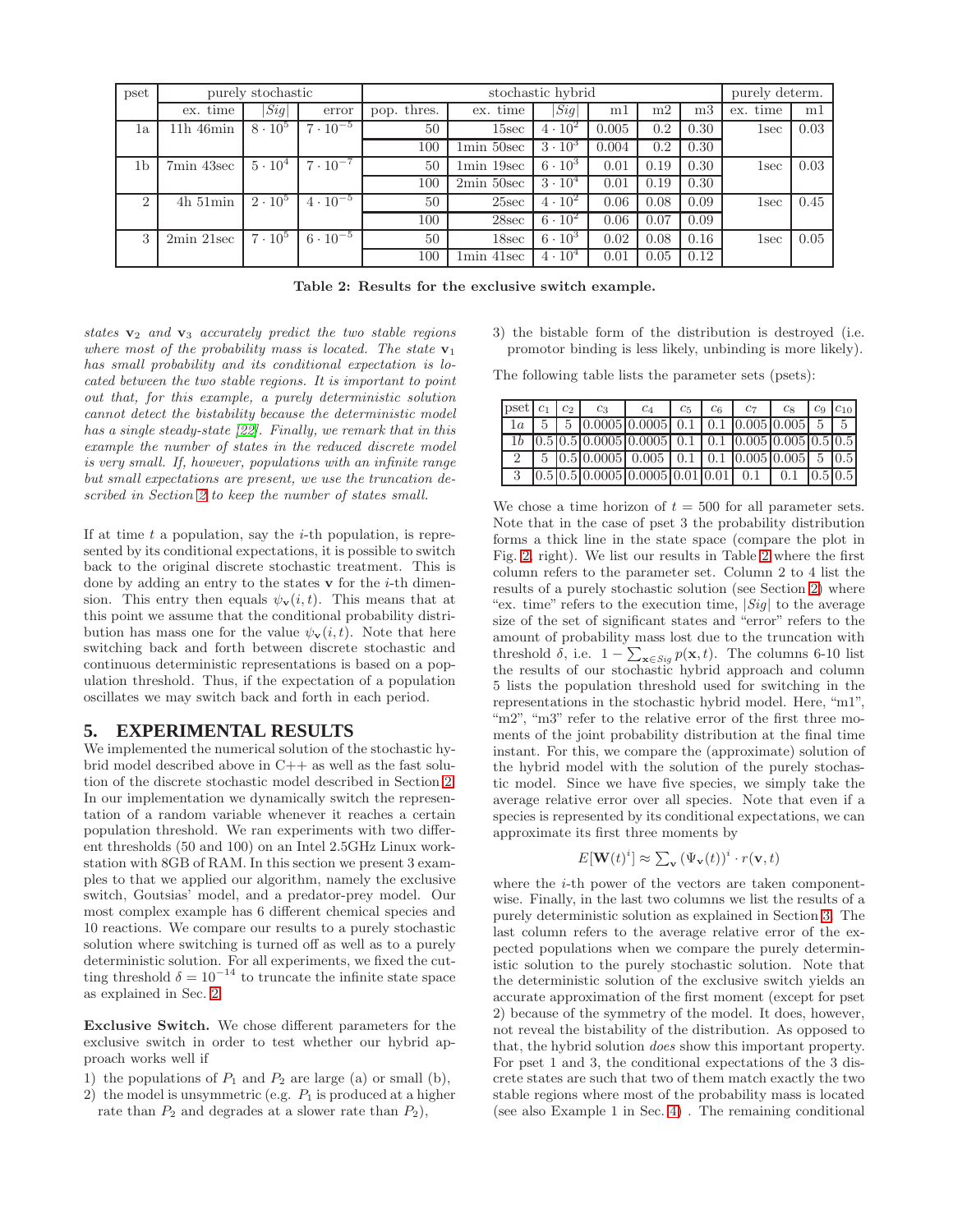| model           | purely stochastic |                |                                       | stochastic hybrid |             |                |        |                |                |                    | purely<br>$determin$ . |
|-----------------|-------------------|----------------|---------------------------------------|-------------------|-------------|----------------|--------|----------------|----------------|--------------------|------------------------|
|                 | ex. time          | Sig            | error                                 | pop.<br>thres.    | ex. time    | Sig            | m1     | m <sub>2</sub> | m <sub>3</sub> | ex.<br>time        | m                      |
| <b>Coutsias</b> | $1h$ 16 $min$     | $1 \cdot 10^6$ | $4 \cdot 10^{-7}$                     | 50                | 8min 47sec  | $1 \cdot 10^5$ | 0.001  | 0.07           | 0.13           | lsec               | 0.95                   |
|                 |                   |                |                                       | 100               | 48min 57sec | $6 \cdot 10^5$ | 0.0001 | 0.0003         | 0.001          |                    |                        |
| p.-prey         | 6h 6min           | $5 \cdot 10^5$ | $\overline{1}\cdot\overline{1}0^{-7}$ | 50                | 8min 56sec  | $2 \cdot 10^4$ | 0.06   | 0.15           | 0.27           | $_{\mathrm{1sec}}$ | 0.86                   |
|                 |                   |                |                                       | 100               | 1h2min      | $8 \cdot 10^4$ | 0.04   | $0.11\,$       | 0.23           |                    |                        |

<span id="page-8-2"></span>Table 3: Results for Goutsias' model and the predator-prey model.



<span id="page-8-3"></span>Figure 4: Expected populations in Goutsias' model.

expectation of the state where the promotor region is free has small probability and predicts a conditional expectation between the two stable regions. The execution time of the purely stochastic approach is high in the case of pset 1a, because the expected populations of  $P_1$  and  $P_2$  are high. This yields large sizes of Sig while we iterate over time. During the hybrid solution, we switch when the populations reach the threshold and the size of Sig drops to 3. Thus, the average number of significant states is much smaller. In the case of pset 1b, the expected populations are small and we use a deterministic representation for protein populations only during a short time interval (at the end of the time horizon). For pset 2, the accuracy of the purely deterministic solution is poor because the model is no longer symmetric. The accuracy of the hybrid solution on the other hand is independent of the symmetry of the model.

Goutsias' Model. In [\[11\]](#page-9-32), Goutsias defines a model for the transcription regulation of a repressor protein in bacteriophage  $\lambda$ . This protein is responsible for maintaining lysogeny of the  $\lambda$  virus in E. coli. The model involves 6 different species and the following 10 reactions.

| 1: RNA                         | $\rightarrow$ RNA+M              | 6: DNA.D $\rightarrow$ DNA+D    |                                 |
|--------------------------------|----------------------------------|---------------------------------|---------------------------------|
| 2: M                           | $\rightarrow$ 0                  | 7: $DNA.D+D \rightarrow DNA.2D$ |                                 |
|                                | 3: DNA.D $\rightarrow$ RNA+DNA.D |                                 | 8: DNA.2D $\rightarrow$ DNA.D+D |
| 4: RNA $\rightarrow \emptyset$ |                                  | 9: $M + M$                      | $\rightarrow$ D                 |
|                                | 5: $DNA+D \rightarrow DNA.D$     | 10: D                           | $\rightarrow$ M + M             |
|                                |                                  |                                 |                                 |

We used the following parameters that differ from the original parameters used in [\[11\]](#page-9-32) in that they increases the number of RNA molecules (because with the original parameters, all populations remain small).

| $c_1$ | $c_2$ $c_3$ |                                                        |  | $c_4$   $c_5$   $c_6$   $c_7$   $c_8$   $c_9$   $c_{10}$ |  |
|-------|-------------|--------------------------------------------------------|--|----------------------------------------------------------|--|
|       |             | $0.043$ 7e-4 71.5 3.9e-6 0.02 0.48 2e-4 9e-12 0.08 0.5 |  |                                                          |  |

Table [3](#page-8-2) shows the results for the Goutsias' model where we use the same column labels as above. We always start initially with 10 molecules of RNA, M, and D, as well as 2 DNA molecules. We choose the time horizon as  $t = 4$ . Note that the hybrid solution as well as the purely deterministic

solution are feasible for much longer time horizons. The increase of the size of the set of significant states makes the purely stochastic solution infeasible for longer time horizons. As opposed to that the memory requirements of the hybrid solution remain tractable. In Fig. [4](#page-8-3) we plot the means of two of the six species obtained from the purely stochastic (stoch), purely deterministic (determ), and the hybrid (hyb) solution. Note that a purely deterministic solution yields very poor accuracy (relative error of the means is 95%).

Predator Prey. We apply our algorithm to the predator prey model described in [\[9\]](#page-9-5). It involves two species A and B and the reactions are  $A \to 2A$ ,  $A + B \to 2B$ , and  $B \to \emptyset$ . The model shows sustainable periodic oscillations until eventually the population of  $B$  reaches zero. We use this example to test the switching mechanism of our algorithm. We choose rate constants  $c_1 = 1$ ,  $c_2 = 0.03$ ,  $c_3 = 1$  and start initially with 30 molecules of type A and 120 molecules of type B. For a population threshold of 50, we start with a stochastic representation of A and a deterministic representation of B. Then, around time 1.3 we switch to a purely stochastic representation since the expectation of  $B$  becomes less than 50. Around time  $t = 6.1$  we switch the representation of A because  $E[A(t)] > 50$ , etc. We present our detailed results in Table [3.](#page-8-2) Similar to Goutsias' model, the deterministic solution has a high relative error whereas the hybrid solution yields accurate results.

## **6. CONCLUSION**

We presented a stochastic hybrid model for the analysis of networks of chemical reactions. This model is based on a dynamic switching between a discrete stochastic and a continuous deterministic representation of the chemical populations. Instead of solving the underlying partial differential equation, we propose a fast numerical procedure that exploits the fact that for large populations the conditional expectations give appropriate approximations. Our experimental results substantiate the usefulness of the method. As future work we plan to include a diffusion approximation for populations of intermediate size.

#### <span id="page-8-1"></span>**7. REFERENCES**

- [1] K. Ball, T. G. Kurtz, L. Popovic, and G. Rempala. Asymptotic analysis of multiscale approximations to reaction networks. The Annals of Applied Probability, 16(4):1925–1961, 2006.
- <span id="page-8-0"></span>[2] M. L. Bujorianu and J. Lygeros. Towars a general theory of stochastic hybrid systems. In Stochastic Hybrid Systems, volume 337 of Lecture Notes in Control and Information Sciences, pages 3–30. Springer, 2006.